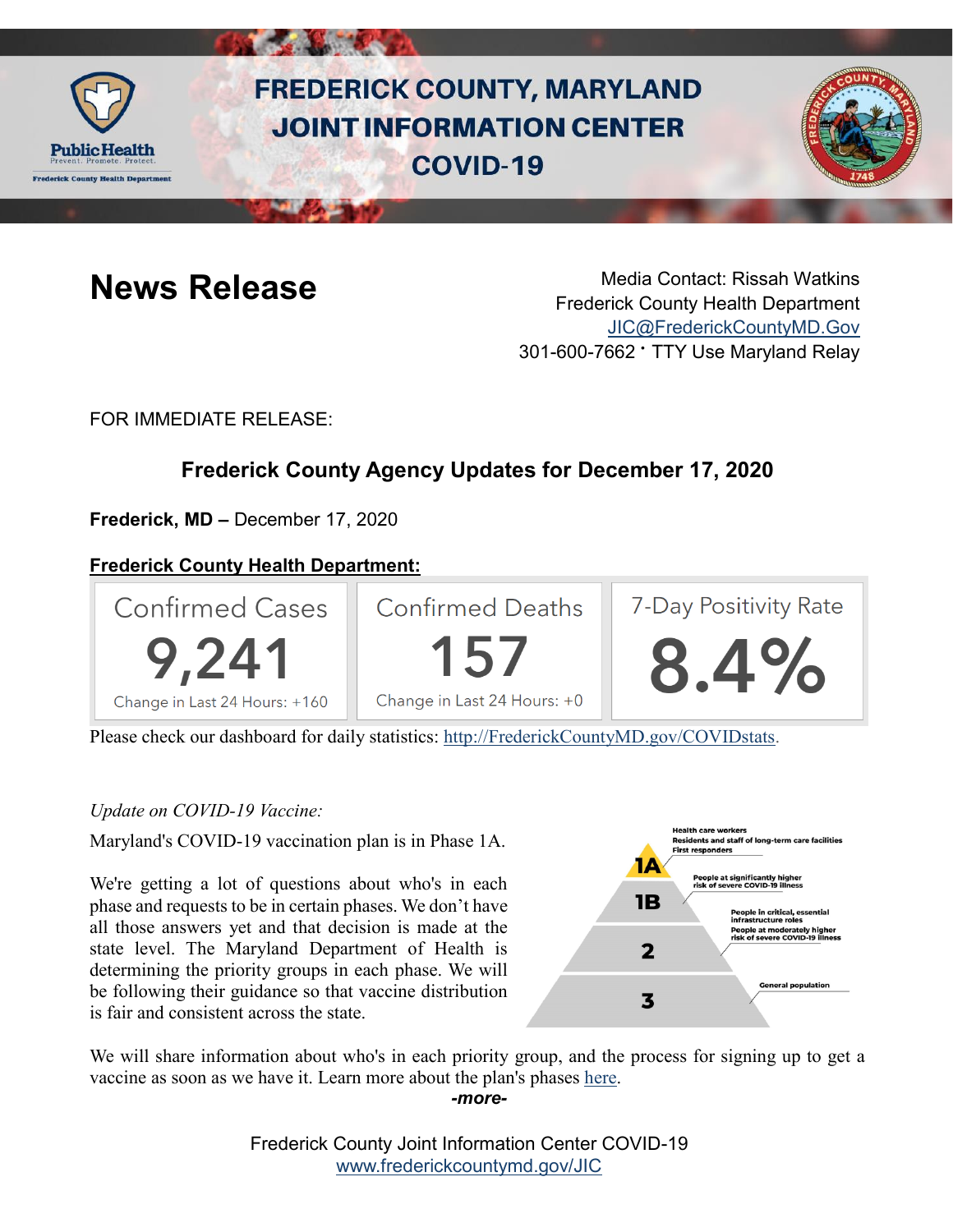

#### **Page 2/JIC**

#### *Mental Health – A message for teens*

The Frederick County Local Behavioral Health Authority and Frederick County Public Schools recognizes the additional stress teens may be facing during these challenging times. Together, we created the [public health](https://awayforwardtogether.org/teen/)  [campaign](https://awayforwardtogether.org/teen/) to raise awareness of four key issues – depression, substance use, trauma and suicide.

In addition to seeking professional help or calling 2-1-1, there are several simple things you can do to help cope.

No matter what kind of stress COVID-19 is causing in your li[fe,](https://awayforwardtogether.org/wp-content/uploads/2020/12/FRC061F-TEEN_HOT_CARD_F.pdf)  just know that **you are not alone and that help is always**



**available.** Talk to an adult you trust—it can even be a teacher or a school counselor. Or **you can always call 2-1-1 and ask for a crisis counselor**. They'll take it from there—all you need to do is to take that first step and let them help you.

## **Frederick County Office of Economic Development:**

*K-N95 Mask Distribution for Restaurants and Craft Beverage Businesses:* Mask Registration will open at 7:00 am on Wednesday, December 16, 2020 and will close at 12:00 pm on Sunday, December 20, 2020.

Frederick County Executive Gardner in partnership with the Office of Economic Development have KN95 masks available at NO COST to Frederick County restaurant and craft beverage workers who are frontline staff. This program is available to servers**\*\*** who wait on customers without masks (as they are seated and are eating or drinking). Please complete the registration for your business as this is a first-register, first serve basis while supplies last. Each business will receive a confirmation email and can pick up the masks at a designated location on either:

- December 21st  $1:00 \text{ pm} 3:00 \text{ pm or}$
- December 22nd  $10:00$  am  $-12:00$  pm (noon)

To make sure your servers get these masks please register before the deadline of 12:00 pm on Sunday, December 20, 2020.

**\*\*** Definition of Server, for the purpose of the masks program. Servers are responsible for taking orders of customers at their table and serving the food or beverages to dine-in guests.

To register, go to: <https://ww3.frederickcountymd.gov/FoodServiceGrants>

*-more-*